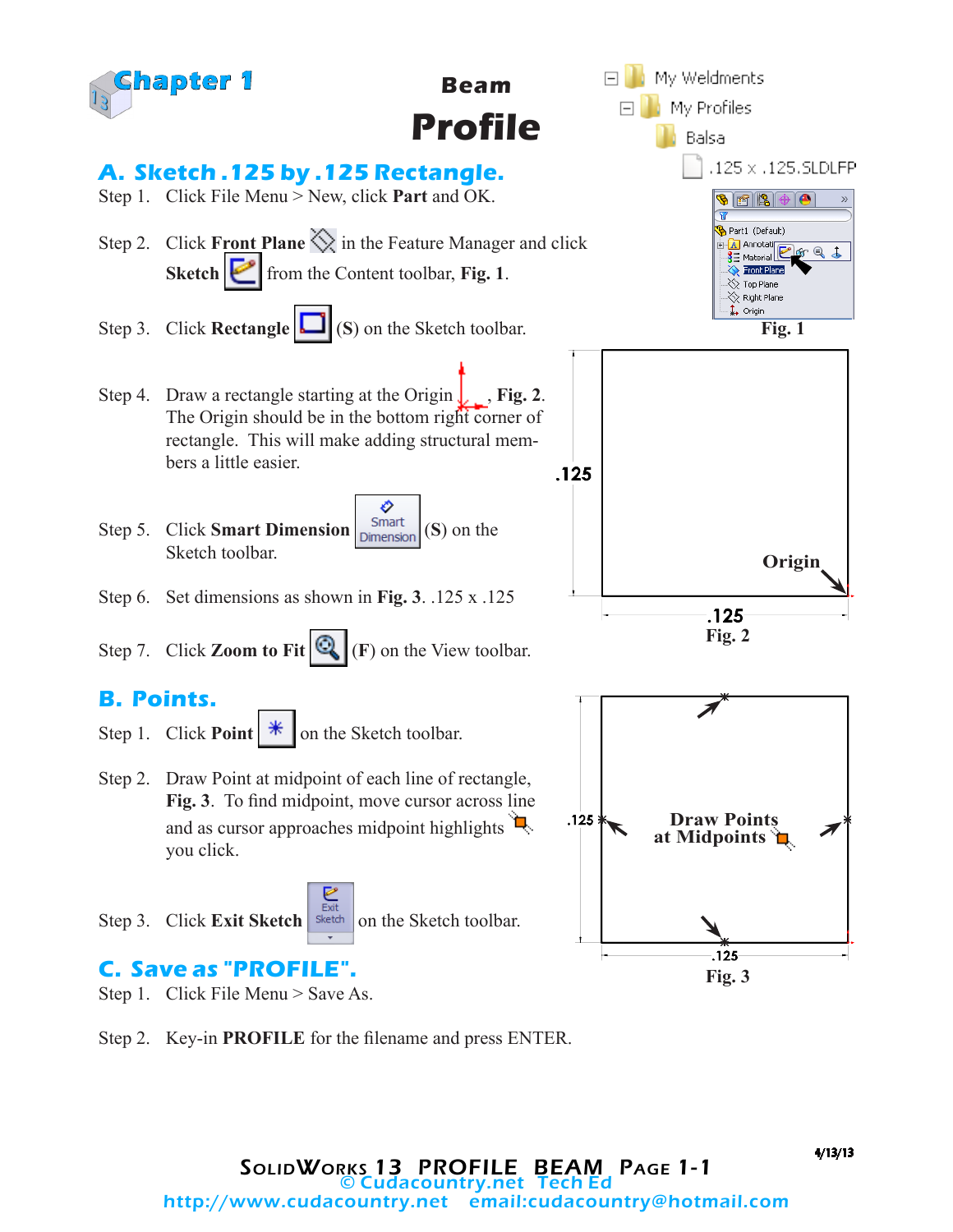### **D. Properties .125 by 125.**

- Step 1. **Right click Annotation A** in the Feature Manager and click **Show Feature Dimensions** from menu, **Fig. 4**.
- Step 2. Click File Menu > Properties.



under Property Name, **Fig. 5**



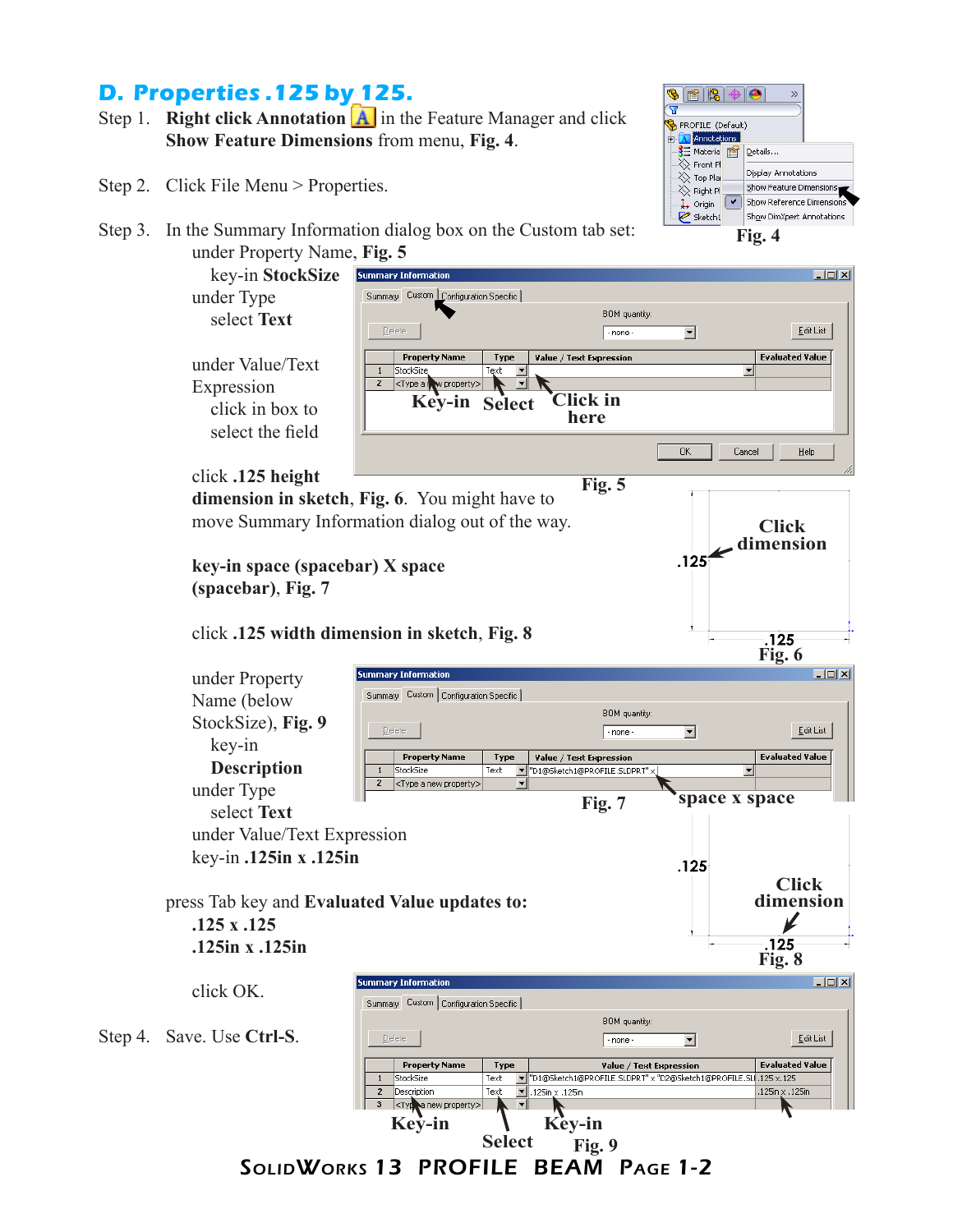#### **E. Save as ".125 X .125" Library Feature Part in Sub-folders.**

- Step 1. Click **Sketch1** in the Feature Manager to select the sketch, **Fig. 10**. The Sketch must be selected when you save as Lib Feat.
- Step 2. Click File Menu > Save As.
- Step 3. In the Save As dialog box: key-in **.125 x .125** for file name, **Fig. 11** set **Save as Type** to **Lib Feat Part**

key-in **My Weldments** for folder name, **Fig. 12 double click My Weldments folder**, **Fig. 13**

**right** click the Name box and click New > Folder



**Fig. 10**



SolidWorks 13 PROFILE BEAM Page 1-3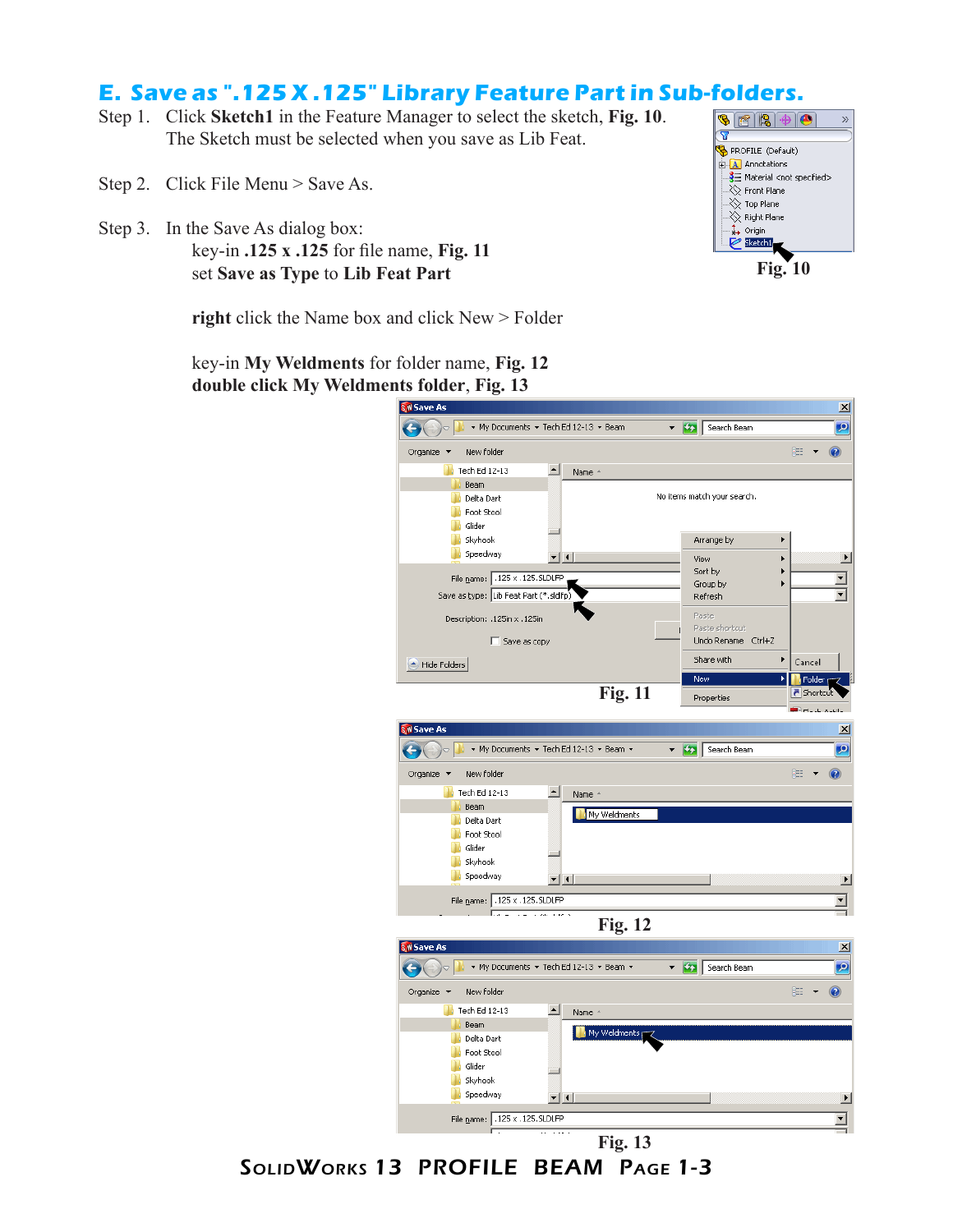Step 4. **Right click** the Name box and click New > Folder

| ⊃                                  | <b>SW Save As</b>                                                                                                                                                        | $\mathbf{x}$         |
|------------------------------------|--------------------------------------------------------------------------------------------------------------------------------------------------------------------------|----------------------|
| key-in My Profiles for             | ▼ Tech Ed 12-13 ▼ Beam ▼ My Weldments ▼<br>$-12$<br>Search My Weldments                                                                                                  | $\bullet$            |
| folder name, Fig. 14               | Organize $\blacktriangledown$<br>New folder                                                                                                                              | 肛                    |
| double click My Profiles<br>folder | $\left  \bullet \right $<br>Tech Ed 12-13<br>Name -<br>Beam<br>My Profiles<br>My Weldments<br>Delta Dart<br>Foot Stool<br>Glider<br>Skyhook<br>$\mathbf{r}$ $\mathbf{I}$ |                      |
|                                    | $.125 \times .125$ .SLDLFP<br>File name:<br>Save as type: Lib Feat Part (*.sldlfp)<br>Description: .125in x .125in<br>References                                         | $\blacktriangledown$ |
|                                    | Save as copy<br>$S$ ave<br>Hide Folders                                                                                                                                  | Cancel<br>h          |
|                                    | <b>Fig. 14</b>                                                                                                                                                           |                      |

Step 5. **Right click** the Name box and click New > Folder



Step 6. Confirm folders: We just created 3 subfolders, **Fig. 16**

| My Weldments         | <b>SW Save As</b>                                                                          | $\mathbf{x}$                           |  |
|----------------------|--------------------------------------------------------------------------------------------|----------------------------------------|--|
| My Profiles          | ▼ My Weldments ▼ My Profiles ▼ Balsa                                                       | $ \alpha$<br>Search Balsa<br>$\bullet$ |  |
| <b>Balsa</b>         | Organize $\blacktriangledown$<br>New folder                                                | 2<br>⊪ →                               |  |
|                      | $\blacktriangle$<br>Tech Ed 12-13<br>Name -<br>Beam                                        |                                        |  |
| click Save, Fig. 16. | My Weldments<br>My Profiles,<br>Balsa                                                      | No items match your search.            |  |
|                      | Delta Dart<br>Foot Stool<br>$\mathbf{r}$   $\mathbf{t}$  <br>File name: .125 x .125.SLDLFP |                                        |  |
|                      | Save as type: Lib Feat Part (*.sldlfp)                                                     | $\blacktriangledown$                   |  |
|                      | Description: .125in x .125in                                                               |                                        |  |
|                      | Save as copy                                                                               | References                             |  |
|                      | Hide Folders                                                                               | Cancel<br>Save                         |  |
|                      | <b>Fig. 16</b>                                                                             |                                        |  |